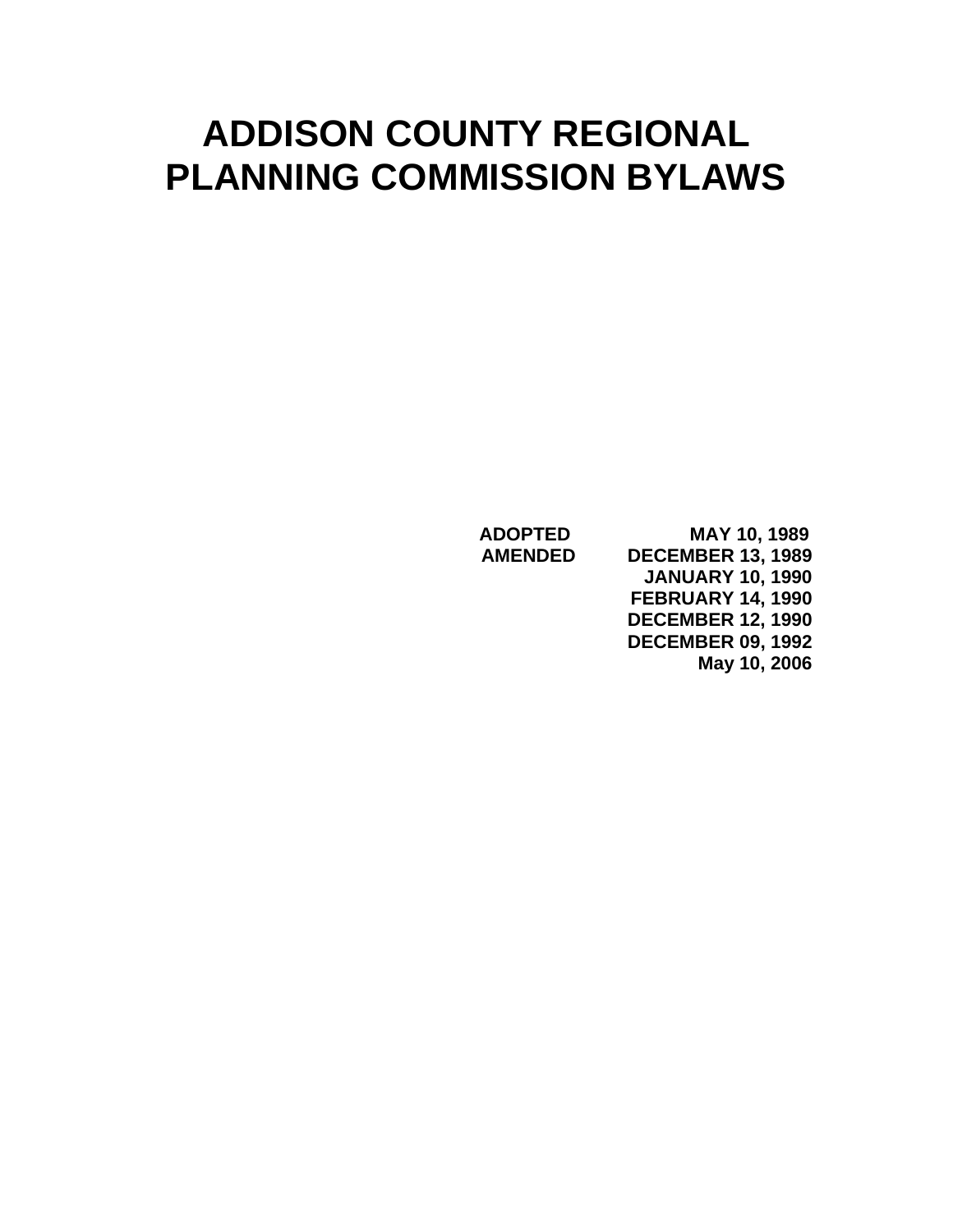| ADDISON COUNTY REGIONAL PLANNING COMMISSION BYLAWS 4                                                                    |                                                                                                 |  |  |
|-------------------------------------------------------------------------------------------------------------------------|-------------------------------------------------------------------------------------------------|--|--|
| <b>ARTICLE I:</b><br>SECTION 101.                                                                                       |                                                                                                 |  |  |
| <b>ARTICLE II:</b><br>SECTION 201.                                                                                      |                                                                                                 |  |  |
| <b>ARTICLE III:</b><br>SECTION 301.<br>SECTION 302.                                                                     | POWERS AND DUTIES OF THE COMMISSION  4                                                          |  |  |
| <b>ARTICLE IV:</b><br>SECTION 401.<br>SECTION 402.<br>SECTION 403.<br>SECTION 404.<br>SECTION 405.<br>SECTION 406.      |                                                                                                 |  |  |
| <b>ARTICLE V:</b><br>SECTION 501.                                                                                       |                                                                                                 |  |  |
| <b>ARTICLE VI:</b><br>SECTION 601.<br>SECTION 602.<br>SECTION 603.<br>SECTION 604.                                      |                                                                                                 |  |  |
| <b>ARTICLE VII:</b><br>SECTION 701.<br>SECTION 702.<br>SECTION 703.<br>SECTION 704.<br>SECTION 705.<br>SECTION 706.     |                                                                                                 |  |  |
| <b>ARTICLE VIII:</b><br>SECTION 801.<br>SECTION 802.<br>SECTION 803.                                                    |                                                                                                 |  |  |
| <b>ARTICLE IX:</b><br>SECTION 901.<br>SECTION 902.<br>SECTION 903.<br>SECTION 904.<br>SECTION 905.<br><b>ARTICLE X:</b> | NOMINATIONS, ELECTIONS AND TERMS11<br>Representative to the Council of Regional Commissions  12 |  |  |
| SECTION 1001.<br>SECTION 1002.                                                                                          |                                                                                                 |  |  |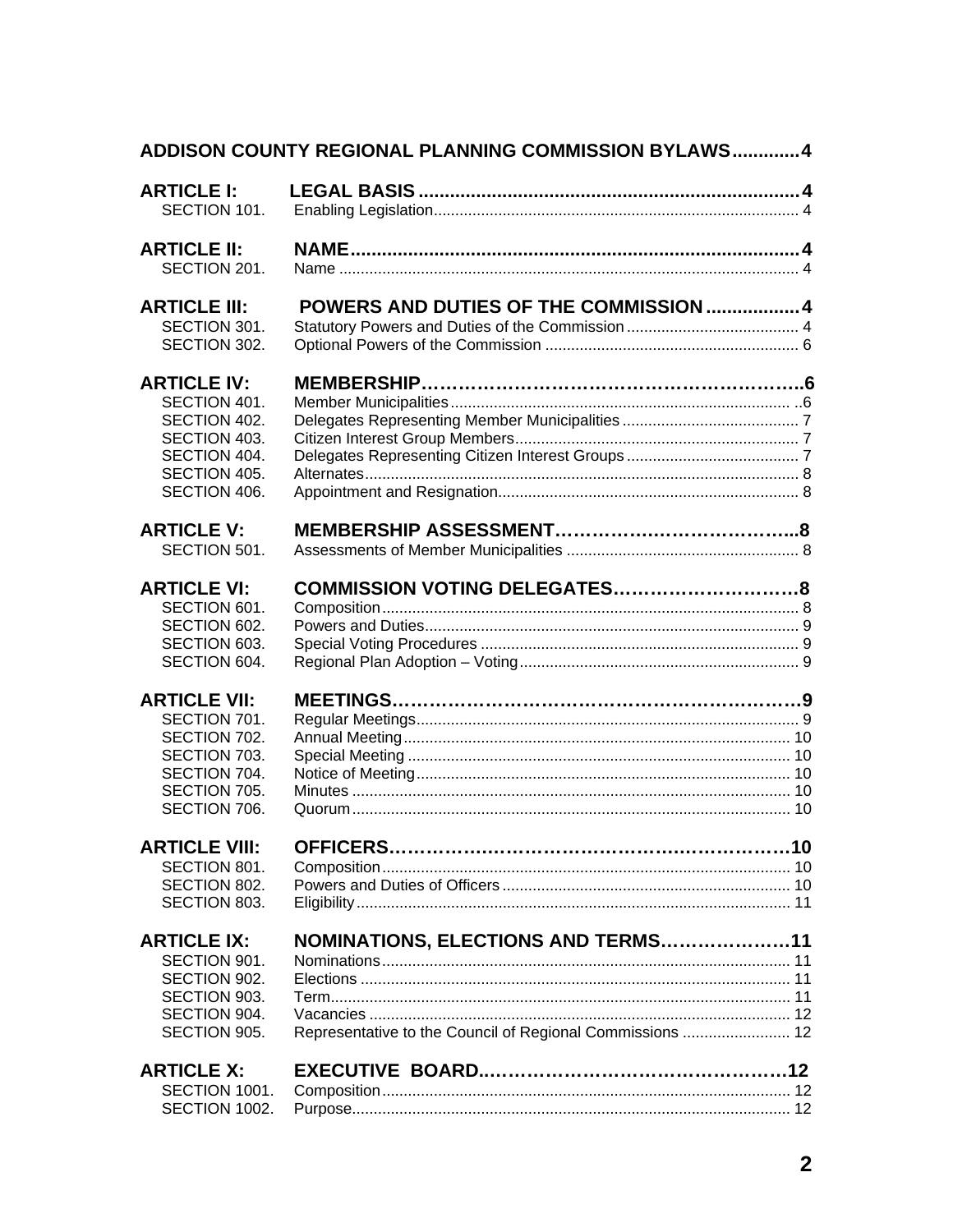| SECTION 1003.<br>SECTION 1004.                                         |                                   |  |
|------------------------------------------------------------------------|-----------------------------------|--|
| <b>ARTICLE XI:</b><br>SECTION 1101.<br>SECTION 1102.<br>SECTION 1103.  |                                   |  |
| <b>ARTICLE XII:</b><br>SECTION 1201.<br>SECTION 1202.<br>SECTION 1203. |                                   |  |
| <b>ARTICLE XIII:</b><br>SECTION 1301.                                  | RESOLVING CONFLICTING INTERESTS14 |  |
| <b>ARTICLE XIV:</b><br>SECTION 1401.<br>SECTION 1402.<br>SECTION 1403. |                                   |  |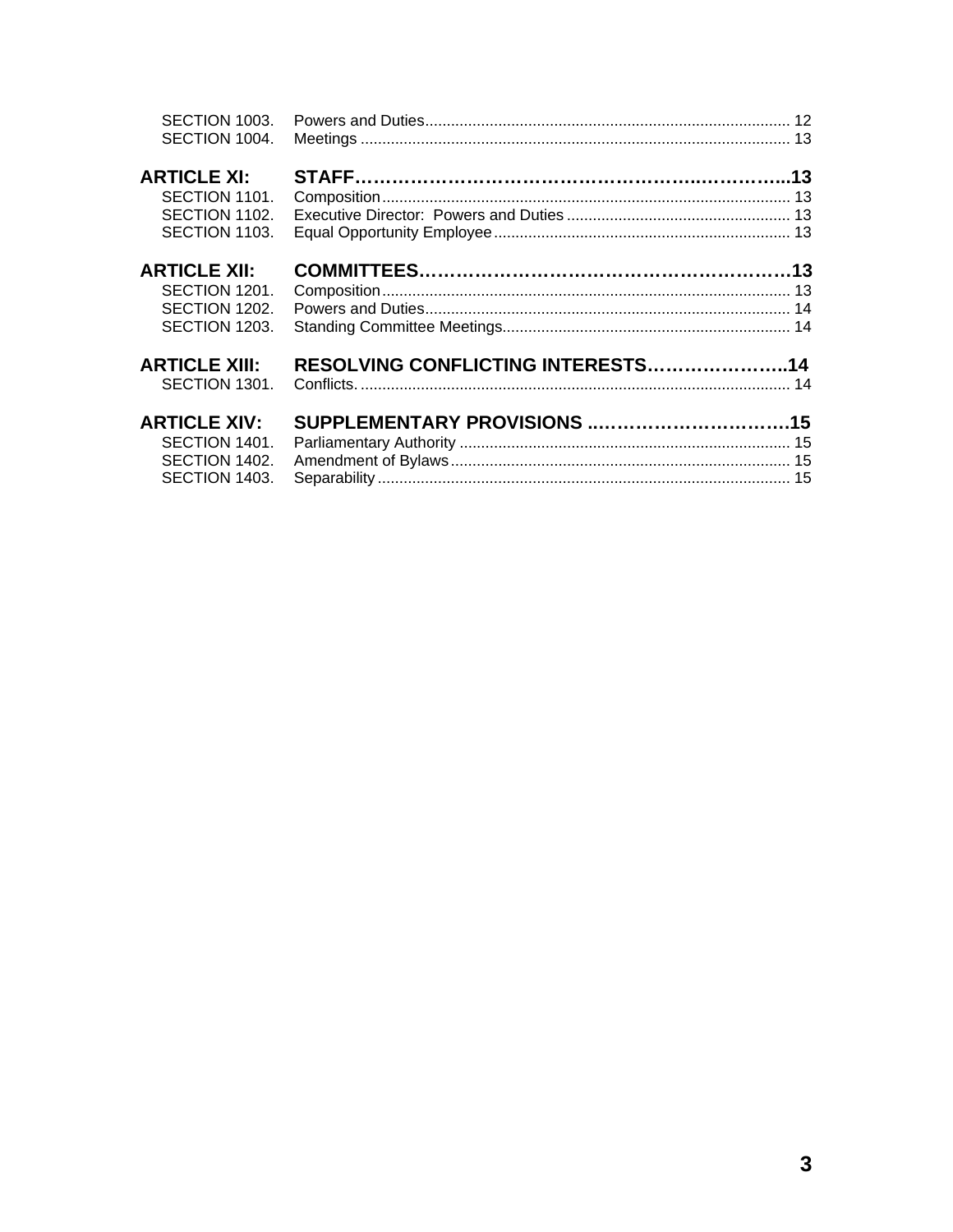# <span id="page-3-0"></span>**ADDISON COUNTY REGIONAL PLANNING COMMISSION BYLAWS**

## *ARTICLE I: LEGAL BASIS*

#### **SECTION 101. Enabling Legislation**

This regional planning commission is established pursuant to and in conformance with Title 24, Chapter 117 of the Vermont Statutes Annotated hereinafter referred to as the ("Act")

#### *ARTICLE II: NAME*

#### **SECTION 201. Name**

The name of this regional planning commission shall be the Addison County Regional Planning Commission, hereinafter referred to as the ("Commission").

## *ARTICLE III: POWERS AND DUTIES OF THE COMMISSION*

#### **SECTION 301. Statutory Powers and Duties of the Commission**

As provided in 24 V.S.A. Section 4345a of (the "Act"), The Commission shall:

- 1. Promote the mutual cooperation of its municipalities and assist and advise municipalities, compacts and authorities within the region to facilitate economic development programs for the appropriate development, improvement, protection and preservation of the region's physical and human resources;
- 2. Advise municipal governing bodies with respect to public financing;
- 3. Provide technical and legal assistance to municipalities in the preparation and maintenance of plans, capacity studies and bylaws and in related implementation activities;
- 4. Cooperate with the planning, legislative or executive authorities of neighboring states, regions, counties or municipalities to promote coordination of planning for conservation and development of the region and adjoining or neighboring territory;
- 5. Prepare a regional plan and amendments that are consistent with the goals established in Section 4302 of this title, and compatible with approved municipal and adjoining regional plans. When preparing a regional plan, the Commission shall:
	- a. develop and carry out a process that will encourage and enable widespread citizen involvement;
	- b. develop a regional data base that is compatible with, useful to, and shared with the geographic information system established under 3 V.S.A. §8 to identify viable agricultural lands;
	- c. conduct capacity studies;
	- d. identify areas of regional significance. Such areas may be, but are not limited to, historic sites, earth resources, rare and irreplaceable natural areas, recreation areas and scenic areas;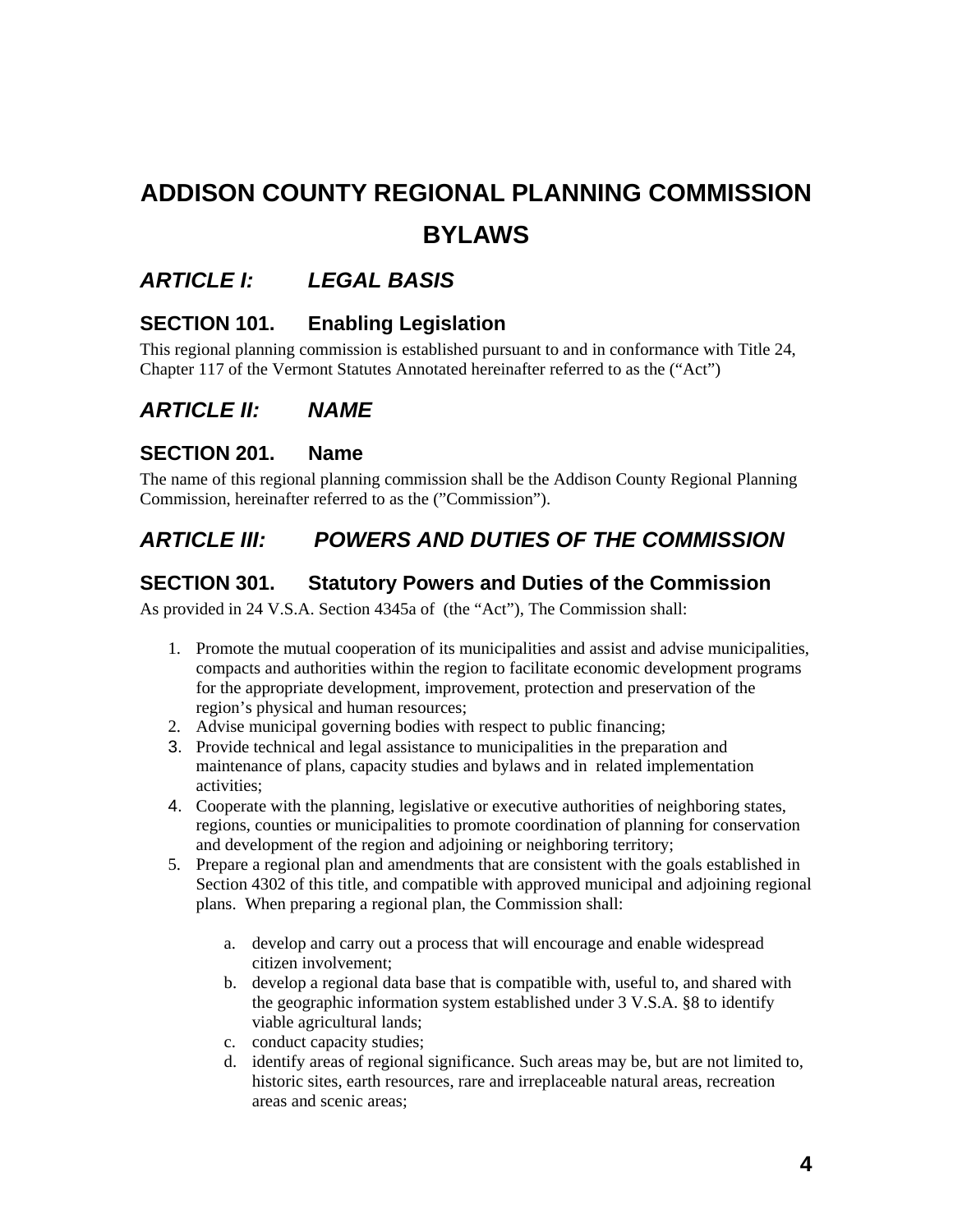- e. use a land evaluation and site assessment system, that shall at a minimum use the criteria established by the commissioner of agriculture under 6 V.S.A. §8, to identify viable agricultural lands;
- f. consider the probable social and economic consequences of the proposed plan; and
- g. Prepare a report explaining how the regional plan is consistent with the goals established in Section 4302 of this title.
- 6. Prepare implementation guidelines that will assist municipalities and the Commission in developing a planning process that will attain, within a reasonable time, consistency with the goals established in Section 4302 of this title. Guidelines, which may be revised at any time, shall be prepared initially by July 1, 1989.
- 7. Prepare, in conjunction with the commissioner of the department of housing and community affairs, guidelines for the provision of affordable housing in the region, share information developed with respect to affordable housing with the municipalities in the region and with the commissioner of the department of housing and community affairs, and consult with the commissioner when developing the housing element of the regional plan.
- 8. Confirm municipal planning efforts, where warranted, as required under Section 4350 of this title and provide town clerks of the region with notice of confirmation.
- 9. At least every five years, review the compatibility of municipal plans, and if the Commission finds that growth in a municipality without an approved plan is adversely affecting an adjoining municipality, it shall notify the legislative body of both municipalities of that fact and shall urge that municipal planning be undertaken to mitigate those adverse effects. If, within six months of receipt of this notice, the municipality creating the adverse effects does not have an approved municipal plan, the Commission shall adopt appropriate amendments to the regional plan as it may deem appropriate to mitigate those adverse effects.
- 10. Develop strategies specifically designed to assist municipalities in defining and managing growth and development that have cumulative impacts.
- 11. Review proposed state capital expenditures for compatibility with regional plans.
- 12. Assist municipalities to review proposed state capital expenditures for compatibility with municipal plans.
- 13. Appear before district environmental commissions to aid them in making a determination as to the conformance of developments and subdivisions with the criteria of 10 V.S.A. §6086.
- 14. Appear before public service board to aid the board in making determinations under 30 V.S.A. §248.
- 15. Hold public hearings.
- 16. Before requesting review by the council of regional commissioners or the services of a mediator pursuant to Section 4305 of this title, with respect to a conflict that has arisen between adopted or proposed plans of two or more regions or two or more municipalities located in different regions, appoint a joint interregional commission, in cooperation with other affected regional commissions for the purpose of negotiating differences.
- 17. As part of its regional plan, define a substantial regional impact, as the term may be used with respect to its region. This definition shall be given due consideration, where relevant, in state regulatory proceedings.
- 18. If a municipality requests the assistance of the Commission in coordinating the way that its plan addresses projects of substantial regional impact with the way those projects are addressed by it neighbors' planning efforts, the Commission shall convene an ad hoc working group to address the issue. The working group shall be composed of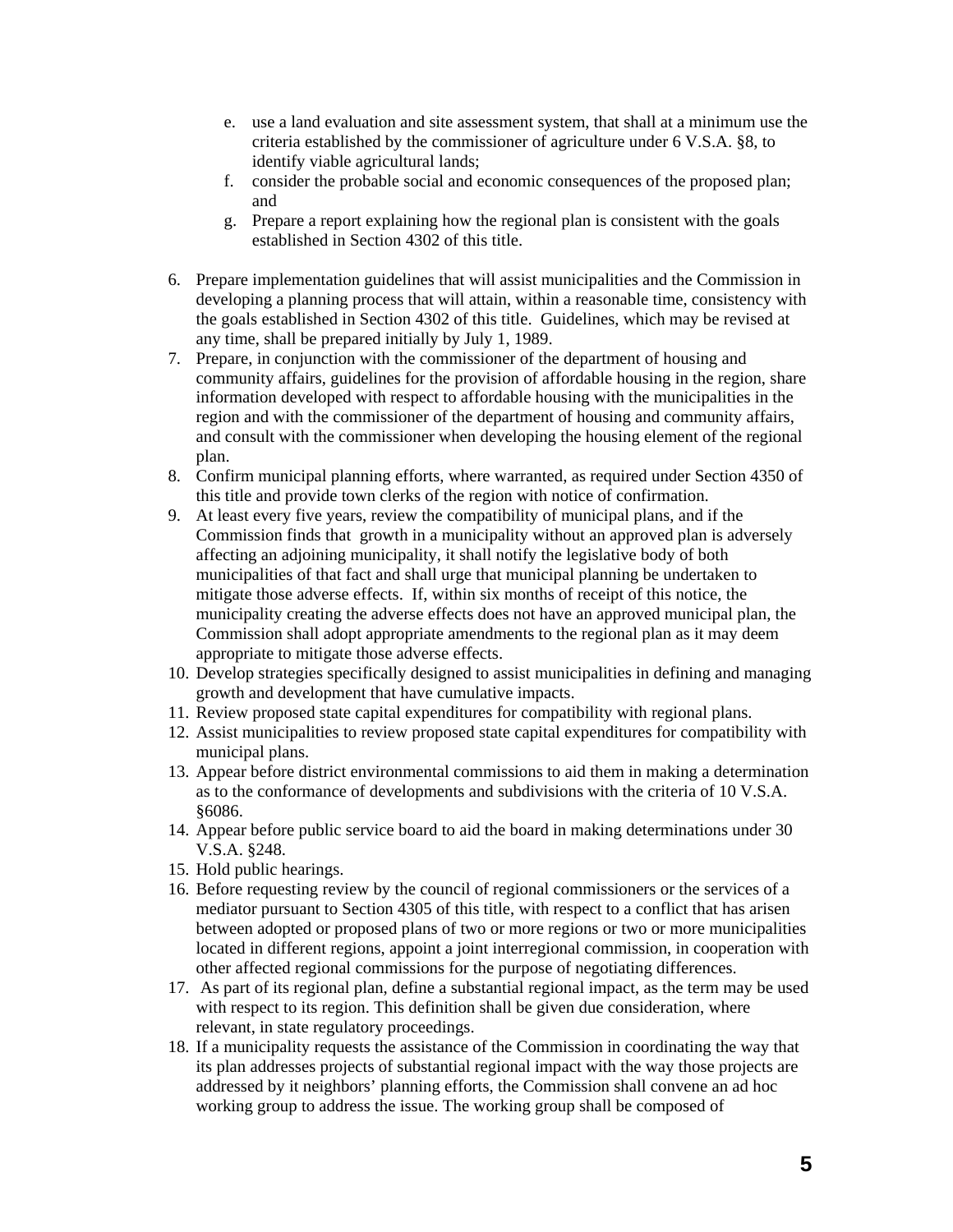<span id="page-5-0"></span>representatives of all municipalities likely to be affected by the plan in question, regardless of whether or not they belong to the same region. With the assistance of a facilitator provided by the Commission, the ad hoc working group will attempt to develop a proposed consensus with respect to projects of substantial regional impact. If a proposed consensus is developed, the results of the consensus will be reported to the planning commissions and legislative bodies represented.

## **SECTION 302. Optional Powers of the Commission**

As provided in 24 V.S.A. Section 4345 of the "Act", the Commission may:

- 1. Undertake studies and make recommendations on land development, urban renewal, transportation, economic, industrial, commercial, and social development, urban beautification and design improvements and historic and scenic preservation, the conservation of energy and the development of renewable energy sources, and wetland protection;
- 2. Require from each municipality and all state agencies such available information as relates to the work of the Commission;
- 3. In the performance of its functions, enter upon land to make examinations and surveys;
- 4. Retain staff and consultant assistance in carrying out its duties and powers;
- 5. Undertake comprehensive planning, including related preliminary planning and engineering studies;
- 6. Carry out, with the cooperation of municipalities within the region, economic development programs for the appropriate development, improvement, protection and preservation of the region's physical and human resources;
- 7. Perform such other acts or function as it may deem necessary or appropriate to fulfill the duties and obligations imposed by, and the intent and purposes of the Act.

# *ARTICLE IV: MEMBERSHIP*

### **SECTION 401. Member Municipalities**

- 1. The membership of the Commission shall consist of 21 of the 23 municipalities in Addison County, with only Granville and Hancock excepted because of geography. Membership of municipalities in the Commission shall be in two categories: Voting or Non-voting members.
- 2. Voting members consist of those municipalities that are current in their payment of annual assessments and that have duly appointed, in writing, at least one delegate to the Commission to represent their interests. Non-voting members consist of those municipalities that have chosen not to pay an annual assessment or who have failed to appoint at least one delegate to the Commission to represent them.
- 3. Member municipalities may change pursuant to 24 V.S.A. §4341(a) of the Act.
- 4. A member municipality that has elected to forego its voting privileges by not paying the annual assessment shall be required to pay its assessment for each delinquent year up to a maximum of three (3) years in order to regain its voting privilege,.
- 5. Representation of member municipalities shall be apportioned annually at the same time as membership assessment is approved using the most recent Vermont Department of Health population estimates, excluding Group Quarters population. New representation allocations shall become effective July 1. The following shall be the basis for apportionment of representatives;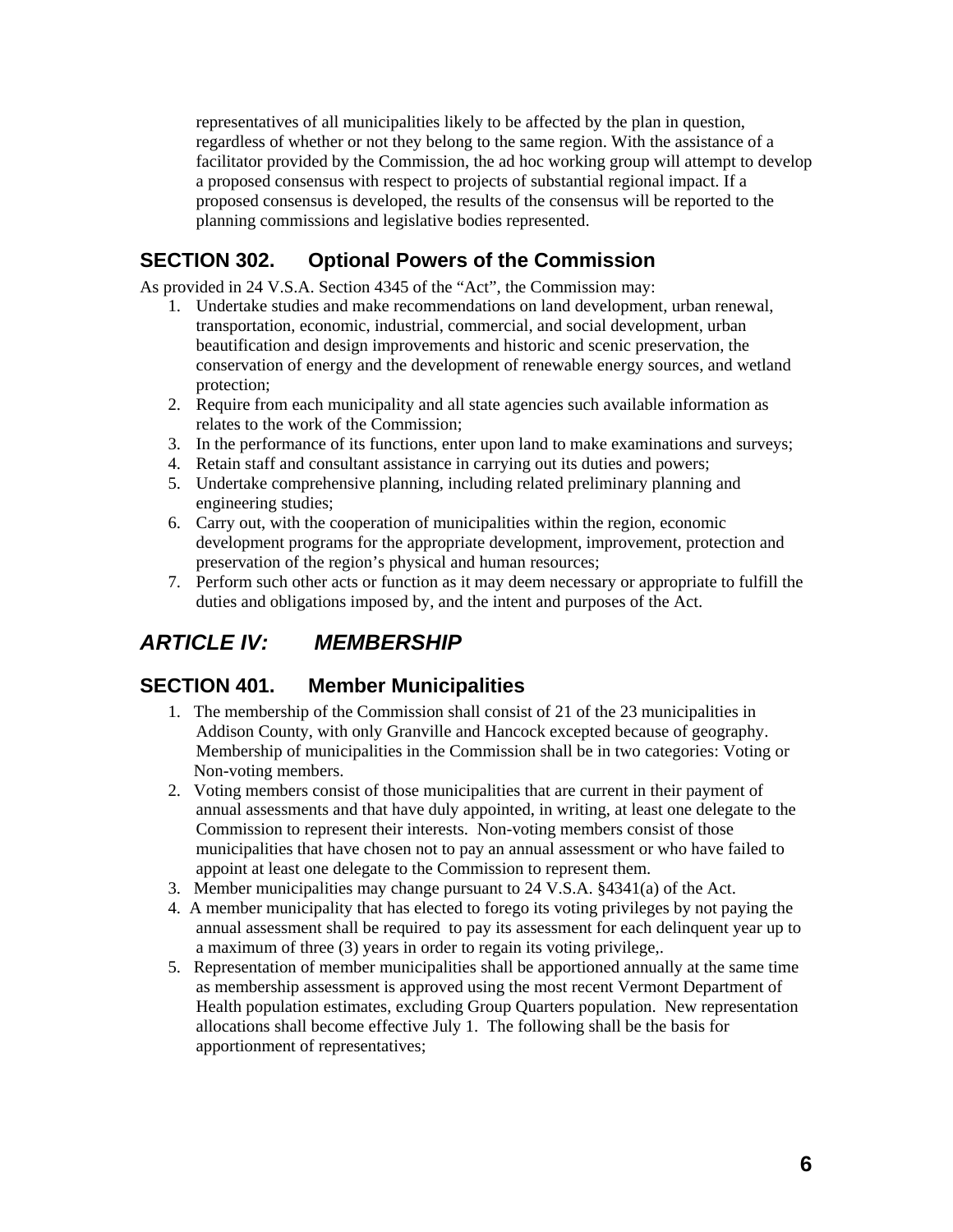| Population of Municipality | Number of Delegates |
|----------------------------|---------------------|
| $0-1000$ persons           |                     |
| $1001 - 2500$ persons      |                     |
| Over 2500 persons          | 3                   |

#### <span id="page-6-0"></span>**SECTION 402. Delegates Representing Member Municipalities**

- 1. Delegates constitute the representatives of member municipalities appointed and authorized by the legislative body of the member municipality to act on behalf of the member municipality. The legislative body of each municipality shall appoint or reaffirm the appointment of its delegate(s) to the Commission and shall notify the Commission in writing by June 30 of each year, or immediately if there is a change during the year. Delegates shall, within the stipulations of Sub-section 2 of this section, have voting privileges and shall be eligible to serve on the Executive Board, hold any office in the Commission (except those for which remuneration is provided) and to serve on or chair any committee.
- 2. Delegates voting privileges and ability to hold elected office on the Executive Committee of the Commission shall be contingent upon payment to the Commission of an annual assessment by June 30 of each year by the member municipality the delegate represents. Delegates representing non-voting municipal members shall retain voting privileges in the matters of ratifying or vetoing a regional plan adoption pursuant to 24 V.S. A. §4348(f) of the Act, and decisions of the Commission regarding approval of local plans and confirmation of local planning processes, pursuant to 24 V.S.A. §4350(f) of the Act

## **SECTION 403. Citizen Interest Group Members**

In addition to member municipalities, the Commission may also consist of Citizen Interest Group members. The following shall govern Citizen Interest Group members and the delegate each may appoint to represent them:

- 1. A Citizen Interest Group may become a member of the Commission, by application, upon a two-thirds vote of approval by the voting municipal members present at any regular meeting. A Citizen Interest Group shall not be assessed for membership.
- 2. The total number of Citizen Interest Group members shall not exceed one-fourth of the total number of member municipalities.
- 3. Termination of Membership. A Citizen Interest Group's membership shall be terminated by:
	- a. A two-thirds vote of the delegates representing member municipalities eligible to vote at any regular or special meeting upon two weeks notice of the proposed vote.
	- b. Failure to be represented by a delegate at four consecutive meetings of the Commission. The Executive Director shall send a warning letter to the Citizen Interest Group after their delegate misses three consecutive meetings. If the Citizen Interest Group fails to send a representative to attend the 4th meeting, the Executive Director shall send the Citizen Interest Group a notice of termination.

### **SECTION 404. Delegates Representing Citizen Interest Groups**

- 1. A Citizen Interest Group shall have one delegate, appointed by the group on a annual basis, who shall have voting privileges on all matters except:
	- a. Admission or removal of Citizen Interest Groups.
	- b. Adoption of a regional plan.
	- c. Assessments of municipalities.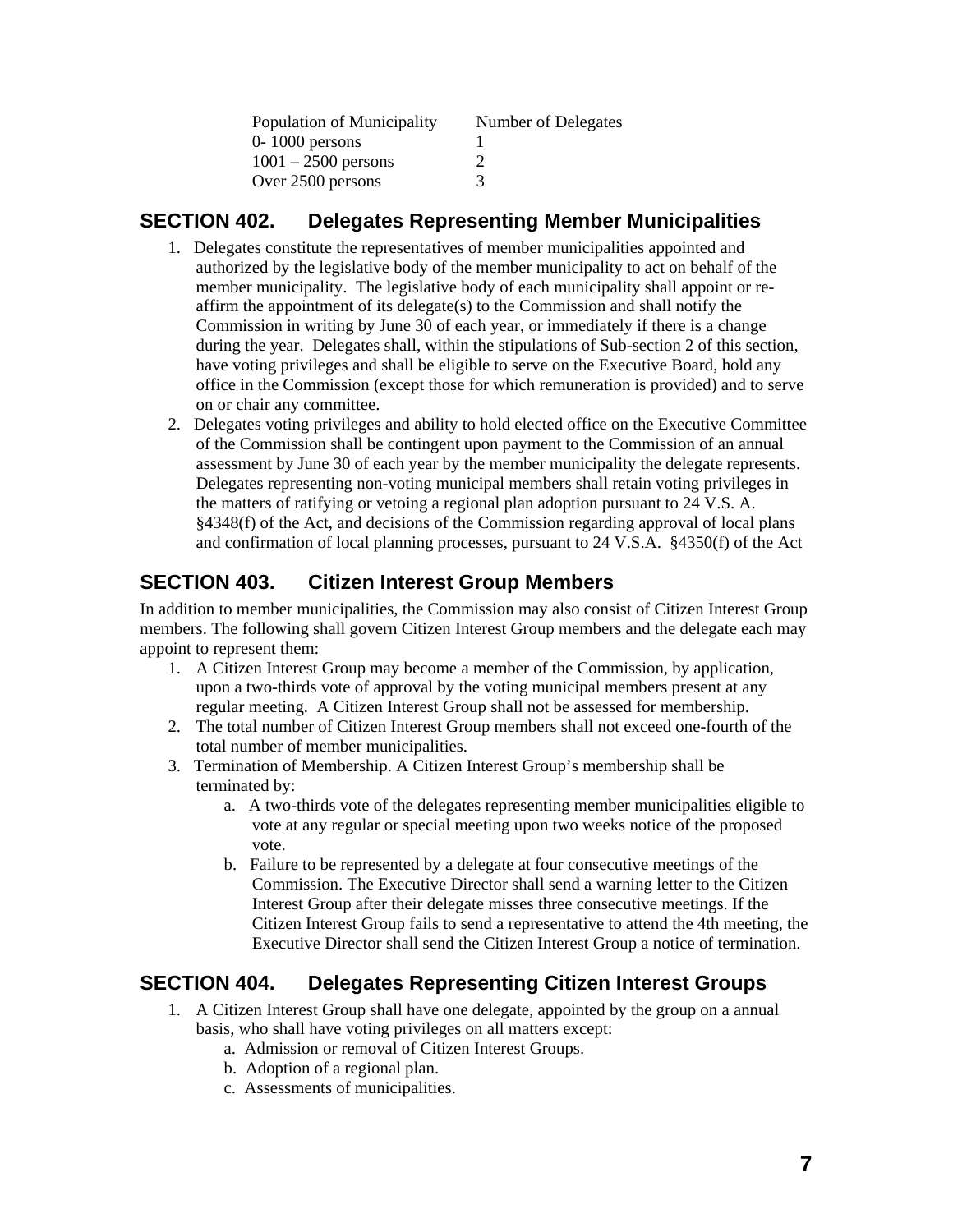d. Approval of local plans or confirmation of local planning process.

<span id="page-7-0"></span>The Commission shall be notified by the Citizen Interest Group in writing of their delegate by June 30 of each year and of any change in delegate during the year.

2. The Citizen Interest Group delegate may serve on or any committee including the Executive Board, but may not chair any committee or hold any office on the Executive Board.

## **SECTION 405. Alternates**

Member municipalities or Citizen Interest Group members may appoint alternates to represent them in the absence of their regular delegate pursuant to the following conditions:

- 1. The legislative bodies of member municipalities or of Citizen Interest Groups that appoints a delegate or delegates may annually appoint an alternate or alternates to serve in the absence of its delegate(s). At Commission meetings, the alternate shall have voting privileges only when serving in place of an appointed voting delegate from a member municipality or Citizen Interest Group member.
- 2. Alternates shall not be eligible to serve or hold office on the Executive Board.
- 3. Alternates may serve on any committee. Since all committee votes are advisory only and in order to encourage participation on committees, alternates may participate and vote on committees in addition to or in the absence of a delegate.

### **SECTION 406. Appointment and Resignation**

All appointments of delegates or alternates shall be made by the legislative body of the member municipality or Citizen Interest Group member in writing to the Commission.

All resignations of either member municipalities or Citizen Interest Group members, or the delegates or alternates representing the member municipalities or Citizen Interest Group member shall be submitted to the Commission in writing.

# *ARTICLE V: MEMBERSHIP ASSESSMENT*

### **SECTION 501. Assessments of Member Municipalities**

Member municipalities of the Commission shall appropriate funds to the Commission. Assessments to member municipalities shall be made on a per capita basis with a minimum, the per capita amount to be decided by the Commission membership eligible to vote on the matter in time for inclusion in warnings of Annual Town Meetings. The most recent population estimate available from the Vermont Department of Health, excluding Group Quarters population, or the most recent preliminary or final census count available from the US Census, excluding Group Quarters population, shall be used as the basis for determining assessments. Each municipality's membership assessments shall be due and payable on or before June 30.

# *ARTICLE VI: COMMISSION VOTING DELEGATES*

### **SECTION 601. Composition**

The voting representatives of the Commission shall be composed of its delegates, or alternates representing absent delegates, subject to the limitations contained in ARTICLE IV.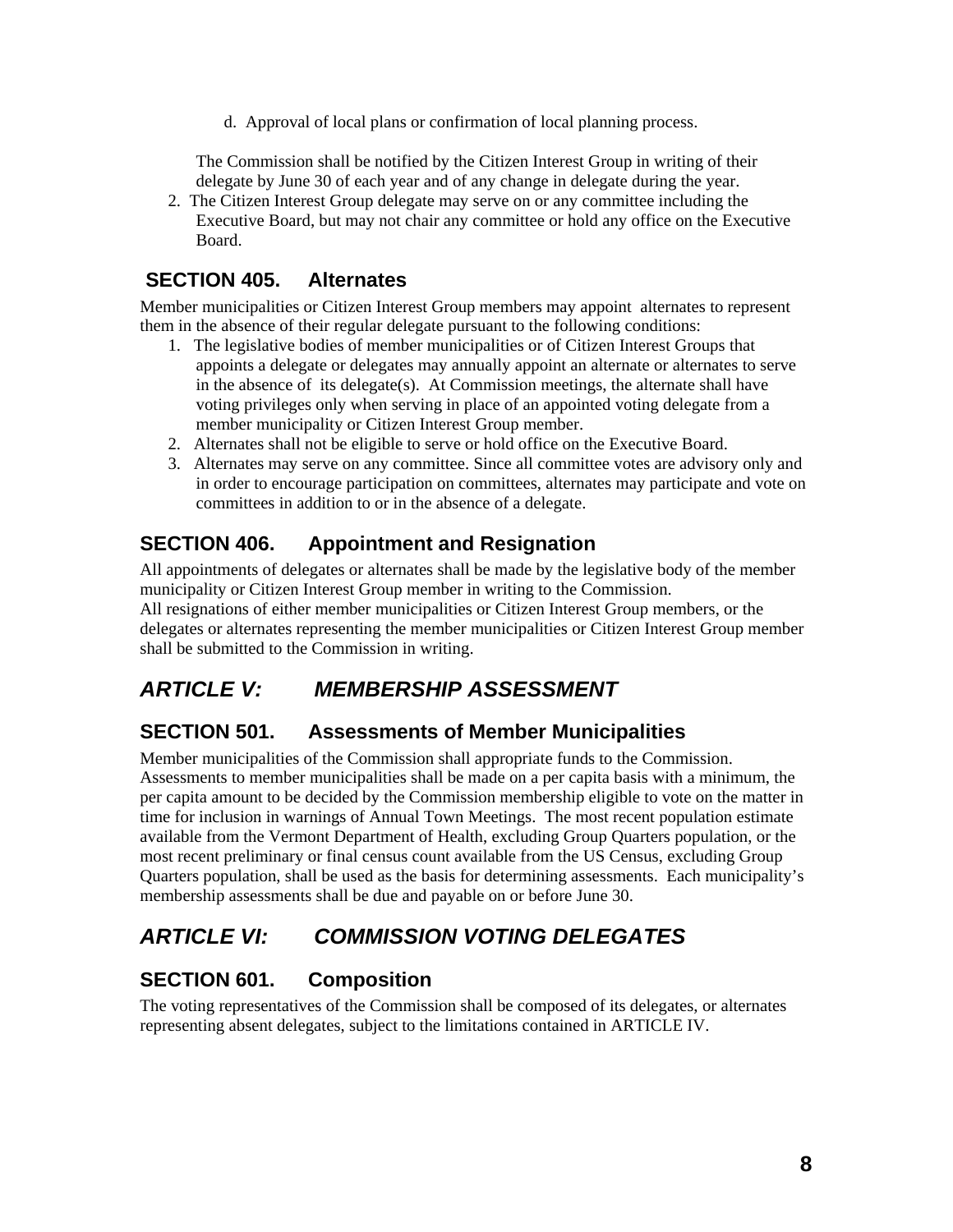## <span id="page-8-0"></span>**SECTION 602. Powers and Duties**

The voting delegates of the Commission shall be its policy making body. In addition to the powers and duties set forth in the statute and ARTICLE III of these Bylaws, the voting delegates of the Commission shall have the power, without limitation, except as contained in ARTICLE IV. to:

- 1. Exercise the authority of the Commission;
- 2. Approve the annual budget of the Commission;
- 3. Oversee the operation of the Commission;
- 4. Prescribe such operating procedures, in addition to those set forth herein, as are necessary to guide the Executive Board, Executive Director, and other staff, officers, and committees in the performance of their duties;
- 5. Instruct or assign additional duties to any committee, officer, staff member, or the Executive Board;
- 6. Authorize the creation of all staff positions;
- 7. Authorize the expenditure of all monies over and above the approved budget of the Commission.

#### **SECTION 603. Special Voting Procedures**

Pursuant to 24 VSA Chapter 117, §4350(f), the Commission shall confirm that a municipality is engaged in a planning process and regionally approve the plan produced as a result of the process. Confirmation and approval decisions shall require majority affirmative votes of all delegates representing municipalities. Votes shall be counted as follows:

- 1. Delegates representing municipalities constitute duly appointed delegates actively representing municipalities. The Commission has interpreted this to mean the total number of municipal seats filled by delegates (If a municipality has not appointed a delegate, but had the right too, that seat is not counted.)
- 2. Alternates may only vote when an appointed delegate to their municipality is absent.
- 3. Delegates, or alternates replacing absent delegates, must be present to vote.
- 4. The vote will be taken by roll call based on the roll call of delegates and alternates listed on the back of the agenda for the meeting.

### **SECTION 604. Regional Plan Adoption – Voting**

Pursuant to 24 V.S.A. §5348(f), adoption or amendment of the Regional Plan shall require not less than a sixty percent vote of all Delegates representing municipalities. The definition of "delegates representing municipalities" and when alternates may vote are noted in Section 603 immediately above. Additionally, a majority vote of the municipalities represented at such vote shall be required for the adoption of a regional plan or amendment to said plan. Delegates must be present to cast votes.

# *ARTICLE VII: MEETINGS*

### **SECTION 701. Regular Meetings**

The regular meetings of the Commission shall be held a minimum of six times a year during the months of September through July.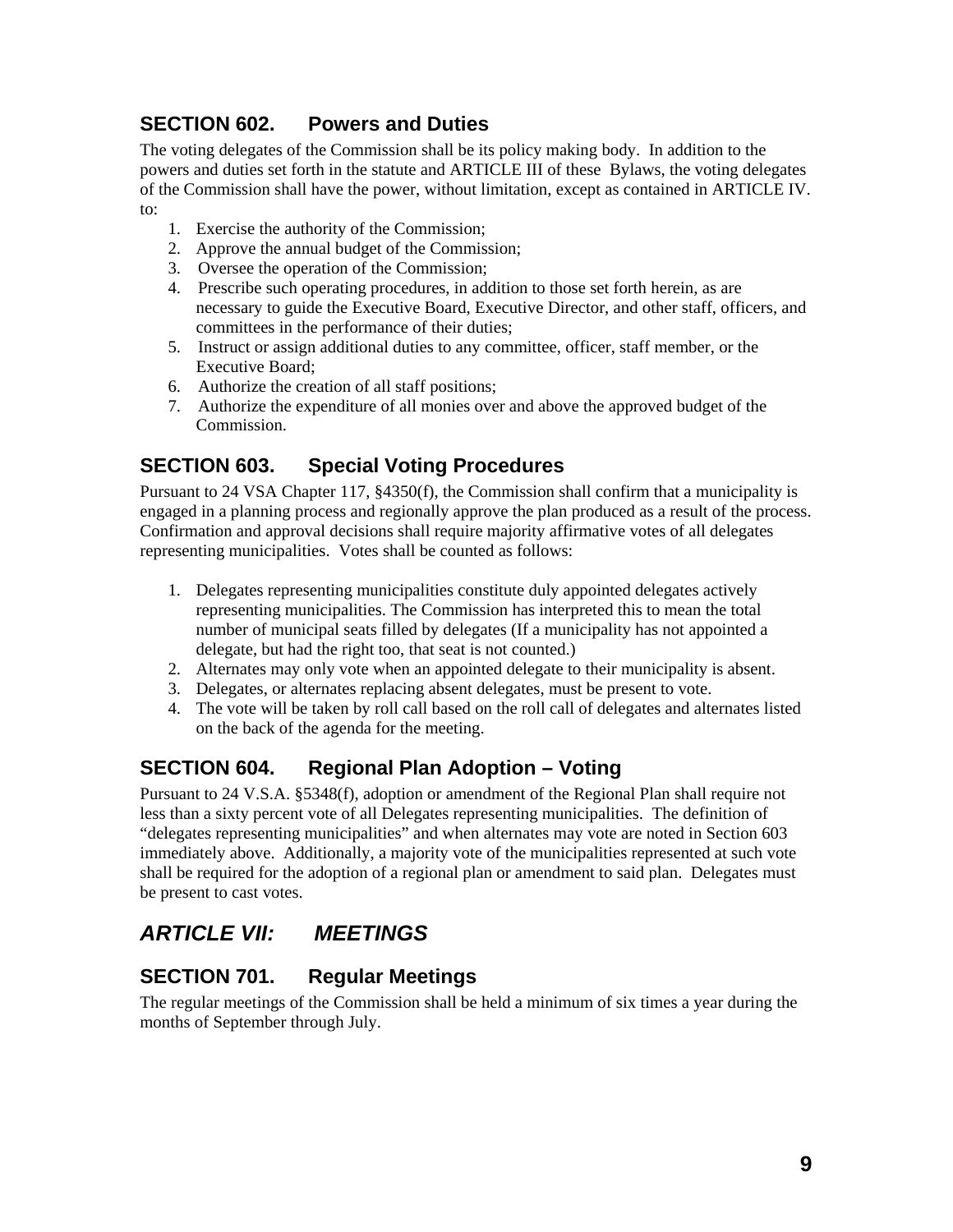## <span id="page-9-0"></span>**SECTION 702. Annual Meeting**

The regular meeting in May shall be known as the annual meeting and shall be for the purpose of electing officers, receiving reports of officers and committees, and any other business that may arise.

## **SECTION 703. Special Meeting**

Special meetings may be called by the Chair or Executive Board on their own initiative. The Chair shall call a special meeting upon written request of ten voting delegates of the Commission.

## **SECTION 704. Notice of Meeting**

Notice of regular or special meetings of the Commission shall be mailed by the Executive Director or Secretary to voting members and alternates at least one week in advance.

### **SECTION 705. Minutes**

The Secretary shall be responsible for the minutes of all Commission meetings.

#### **SECTION 706. Quorum**

A minimum of one-third of the voting municipalities shall be represented in order for a quorum to be met for Commission meetings. Unless specifically stated otherwise in these Bylaws or in the Act, official Commission action shall require a majority vote of delegates present and voting.

# *ARTICLE VIII: OFFICERS*

#### **SECTION 801. Composition**

The officers of the Commission shall be a Chair, Vice Chair, Secretary and Treasurer.

#### **SECTION 802. Powers and Duties of Officers**

Chair. The Chair of the Commission shall:

- 1. Be the chief executive officer; and shall represent the Commission on other organizations or appoint a designated representative;
- 2. Call and preside at meetings of the Commission;
- 3. Appoint the Chair and membership of all committees except the nominating committee;
- 4. Serve as an ex-officio member of all committees except the nominating committee;
- 5. In the absence of the Treasurer, sign all checks, notes, and drafts;
- 6. Perform such other duties as are assigned by these bylaws and as are customary to the office.
- 7. The Chair shall be bonded for faithful performance of his duties in an amount to be determined and approved by the Commission. The premium for such bond shall be paid from Commission funds.

Vice-Chair. The Vice-Chair of the Commission shall act as Chair of the Commission in the absence or incapacity of the Chair.

Secretary. The Secretary of the Commission shall be responsible for the keeping of accurate and complete record of all Commission meetings and official actions. The Secretary shall perform such other duties as are required by these bylaws and as are customary to the office.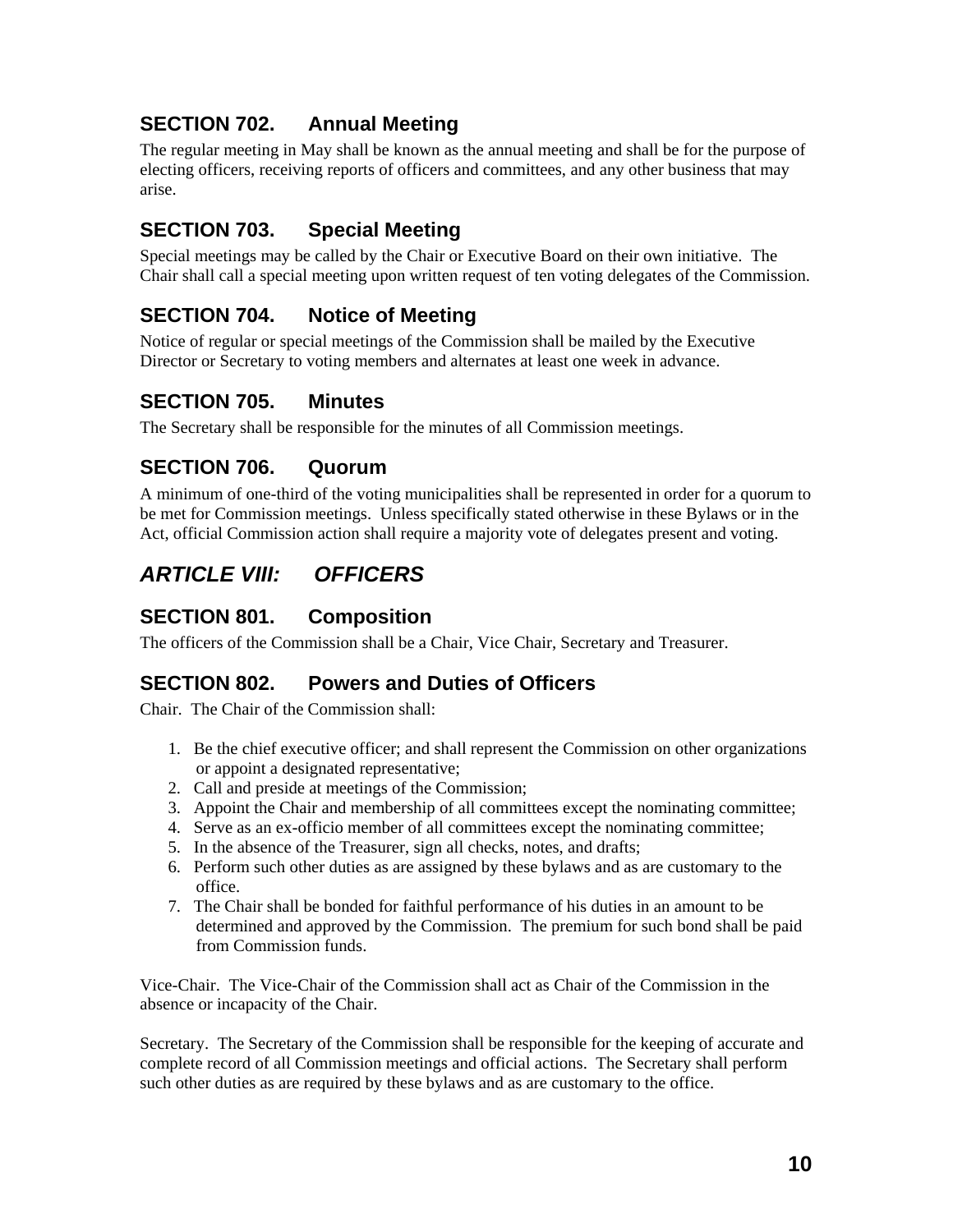<span id="page-10-0"></span>Treasurer. The Treasurer of the Commission shall be bonded for the faithful performance of his or her duties in an amount to be determined and approved by the Commission. The premium for such bond shall be paid from Commission funds. The Treasurer shall:

- 1. Carry out the directives of the Commission;
- 2. be responsible for prompt deposit of funds in such depositories as may be designated by the Commission;
- 3. be responsible for supervising and keeping of such books and accounts as may be ordered by the Commission or Executive Board;
- 4. Be responsible for the signing of all checks, notes, and drafts in the name of the Commission;
- 5. Be responsible for monthly reporting of the current operating expenditures of the Commission.
- 6. Perform such duties as are assigned by these bylaws and as are customary to the office.

## **SECTION 803. Eligibility**

A candidate for any office must be a delegate representing a voting municipality.

# *ARTICLE IX: NOMINATIONS, ELECTIONS AND TERMS*

### **SECTION 901. Nominations**

A nominating committee consisting of three voting members shall be recommended by the Executive Board at its February meeting and shall be elected at the March meeting of the Commission. The nominating committee shall render its report of nominations for all elective officers and at-large members of the Executive Board at the subsequent April meeting. Members of the nominating committee may be nominated for any position for which they are eligible. The nominating committee must obtain acceptance of nomination from each person whom it wishes to nominate prior to rendering its report. Nominations may also be made from the floor, with the consent of the nominee, at either the meeting at which the nominating committee makes its report, or the meeting at which elections take place.

### **SECTION 902. Elections**

The Commission officers and at-large members of the Executive Board shall be elected by voice vote at the May meeting by majority vote of the voting delegates present unless a secret ballot is requested by three voting delegates present. Voting delegates may vote for any eligible person. If no candidate for a particular office obtains a majority, the balloting shall be repeated for that office as many times as necessary to obtain a majority vote of those voting delegates present for a single candidate.

## **SECTION 903. Term**

The terms of office of all officers and at-large members of the Executive Board shall begin July 1 and shall end June 30, but officers shall hold office until their successors have been elected and installed. All officers and at-large members of the Executive Board shall be elected for a term of one year, but may not serve more than three consecutive terms in the same office, and no more than five consecutive terms on the Executive Board.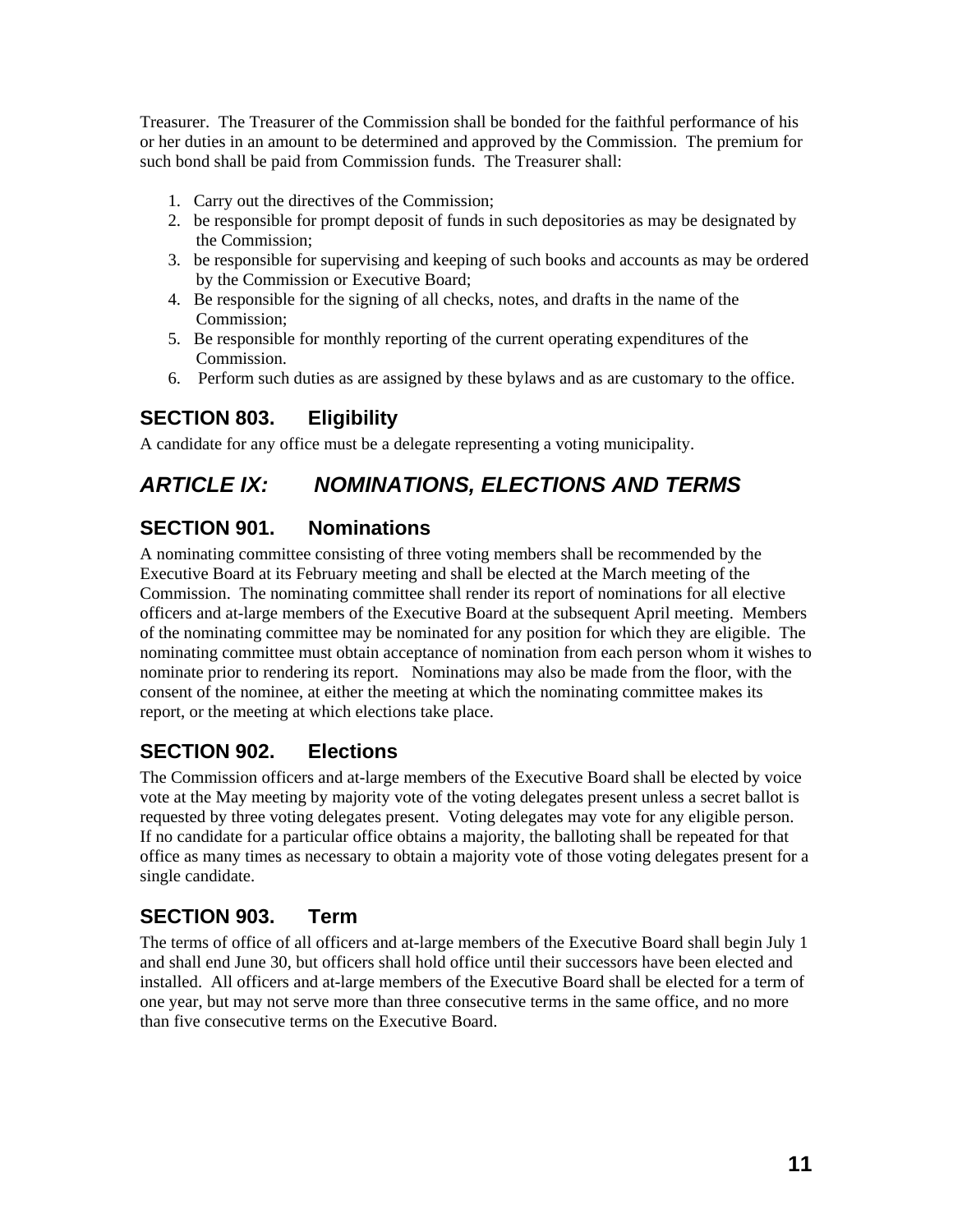## <span id="page-11-0"></span>**SECTION 904. Vacancies**

A vacant office shall be filled by a majority vote of the delegates at the next Commission meeting. Officers and at-large members of the Executive Board so elected shall hold office only for the balance of the current term or until their successors are elected and installed.

#### **SECTION 905. Representative to the Council of Regional Commissions**

The Executive Board shall nominate a representative to the Council of Regional Commissions annually at the April meeting, as necessary for that council to function. Nominations may also be made from the floor. The representative may hold any other Commission office. The eligibility, election, term and procedure for filling a vacancy in this position shall be the same procedure used for officers of the Commission.

# *ARTICLE X: EXECUTIVE BOARD*

## **SECTION 1001. Composition**

The Chair, Vice-Chair, Secretary, and Treasurer and three at-large members elected as described in Article X serve as an Executive Board.

## **SECTION 1002. Purpose**

The purpose of the Executive Board shall be to implement and supervise the policies and programs of the Commission and to review and recommend to the Commission all matters of policy affecting the activities of the Commission including, but not limited to, regional planning recommendations, program and scope, personnel policies and finances.

## **SECTION 1003. Powers and Duties**

The Executive Board shall be subject to the orders of the Commission voting membership, and none of its acts shall conflict with action taken by the Commission. The duties of the Executive Board will include, but not be limited to, the following:

- 1. To carry out the instructions of the Commission voting membership;
- 2. To supervise the affairs of the Commission between its regular meetings but to act for the Commission only when immediate action is required and the Commission voting membership would not be able to take the necessary action in time;
- 3. To be responsible for the normal operating expenditures of the Commission;
- 4. To review and recommend the annual budget of the Commission as drafted by the Executive Director and to transmit it to the Commission for final approval;
- 5. To review and recommend the financing procedure for regular funding of the Commission and to transmit it to the Commission for final approval;
- 7. To nominate the Commission's representative to the Council of Regional Commissions, as necessary, for election by the Commission pursuant to Section 1005 of these Bylaws;
- 8. To implement with the assistance of the Executive Director, general personnel policies of the Commission, and other matters which would tend to promote good working conditions and morale among the Commission staff; and to review and recommend changes to the personnel policies;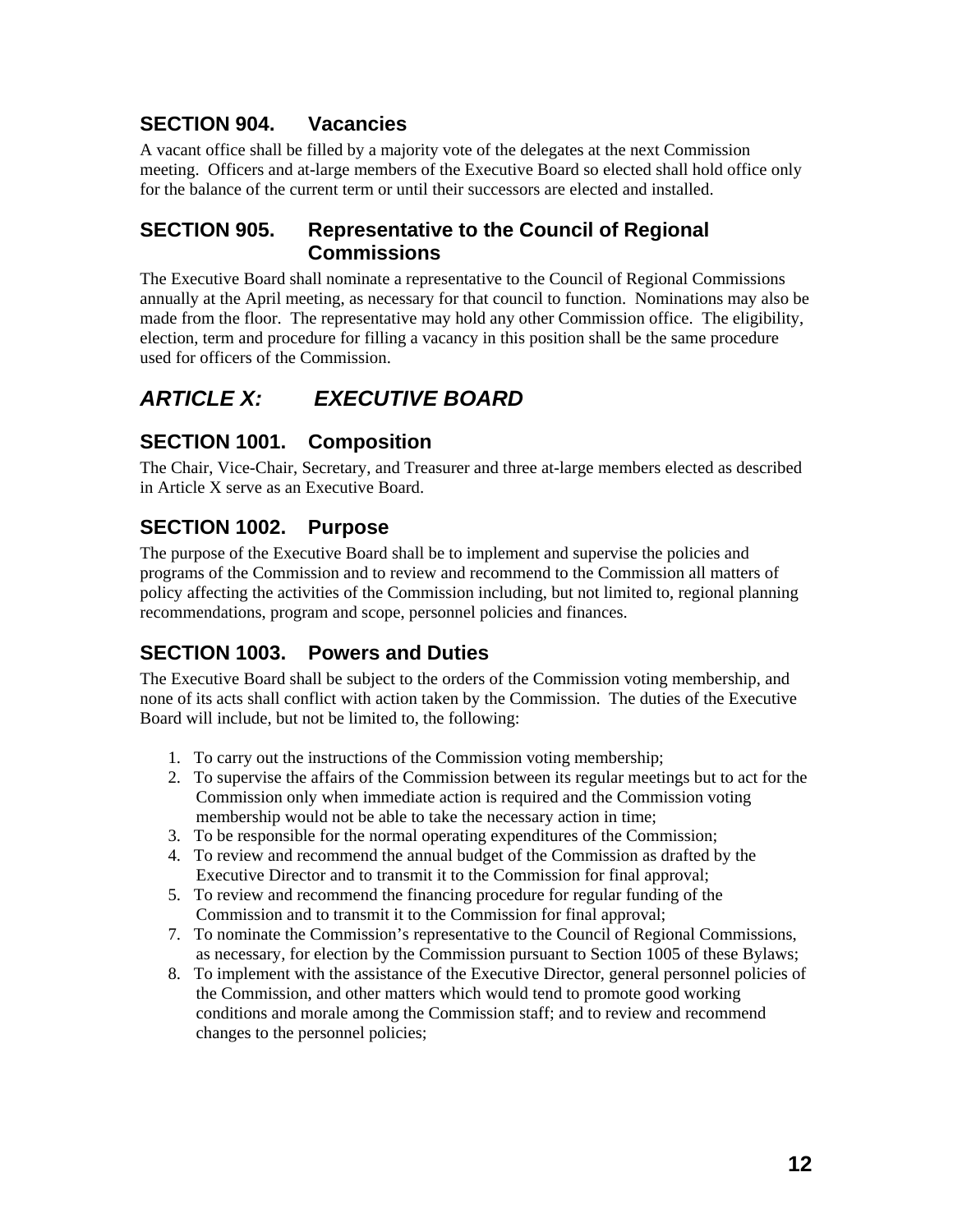- <span id="page-12-0"></span>9. To recommend appointment and removal of the Executive Director, subject to approval of the Commission, and to determine compensation of the Executive Director and otherwise implement personnel policies;
- 10. To determine scope and content of the annual work program and transmit it to the Commission for final approval, and to report progress;
- 11. To establish the fiscal year;
- 12. To adopt, formulate, and record its policies, rules and regulations for easy reference;
- 13. To submit a report of its activities at each Commission meeting;
- 14. To review and comment on Committee recommendations and to forward such recommendations unchanged to the Commission.

## **SECTION 1004. Meetings**

Regular meetings of the Executive Board shall be held a minimum of six times a year during the months of September through July at such time as the Executive Board members shall determine. Special meetings of the Board may be called by the Chair or Executive Director and shall be called by the Chair upon written request of three members of the Executive Board. A quorum to conduct business shall consist of a simple majority of the membership of the Executive Board.

# *ARTICLE XI: STAFF*

## **SECTION 1101. Composition**

The staff of the Commission shall be an Executive Director, and other staff as approved by the Executive Board to implement the work program approved by the Commission voting delegates.

## **SECTION 1102. Executive Director: Powers and Duties**

The Executive Director shall:

- 1. Exercise the powers and duties assigned by the Commission and the Executive Board;
- 2. Fill all staff positions authorized by the Commission pursuant to the personnel policies;
- 3. Direct a regional planning and development program as approved by the Commission and within the framework of applicable state and federal regulations.
- 4. Sign contracts and perform such other management acts as necessary and appropriate to direct a regional planning and development program as approved by the Executive Board and Commission.

### **SECTION 1103. Equal Opportunity Employee**

No person seeking employment or having business with the Commission shall be discriminated against for reasons of race, religion, color, sex, sexual orientation, age, handicap or place of national origin. The Executive Director shall take affirmative steps to insure this policy is followed.

# *ARTICLE XII: COMMITTEES*

### **SECTION 1201. Composition**

1. Upon assuming office each year, the Executive Board shall appoint the chairperson and membership of such standing committees as it deems necessary to fulfill the responsibilities of the Commission. The Executive Board may also appoint the Chairperson and membership of ad hoc committees deemed necessary during their term.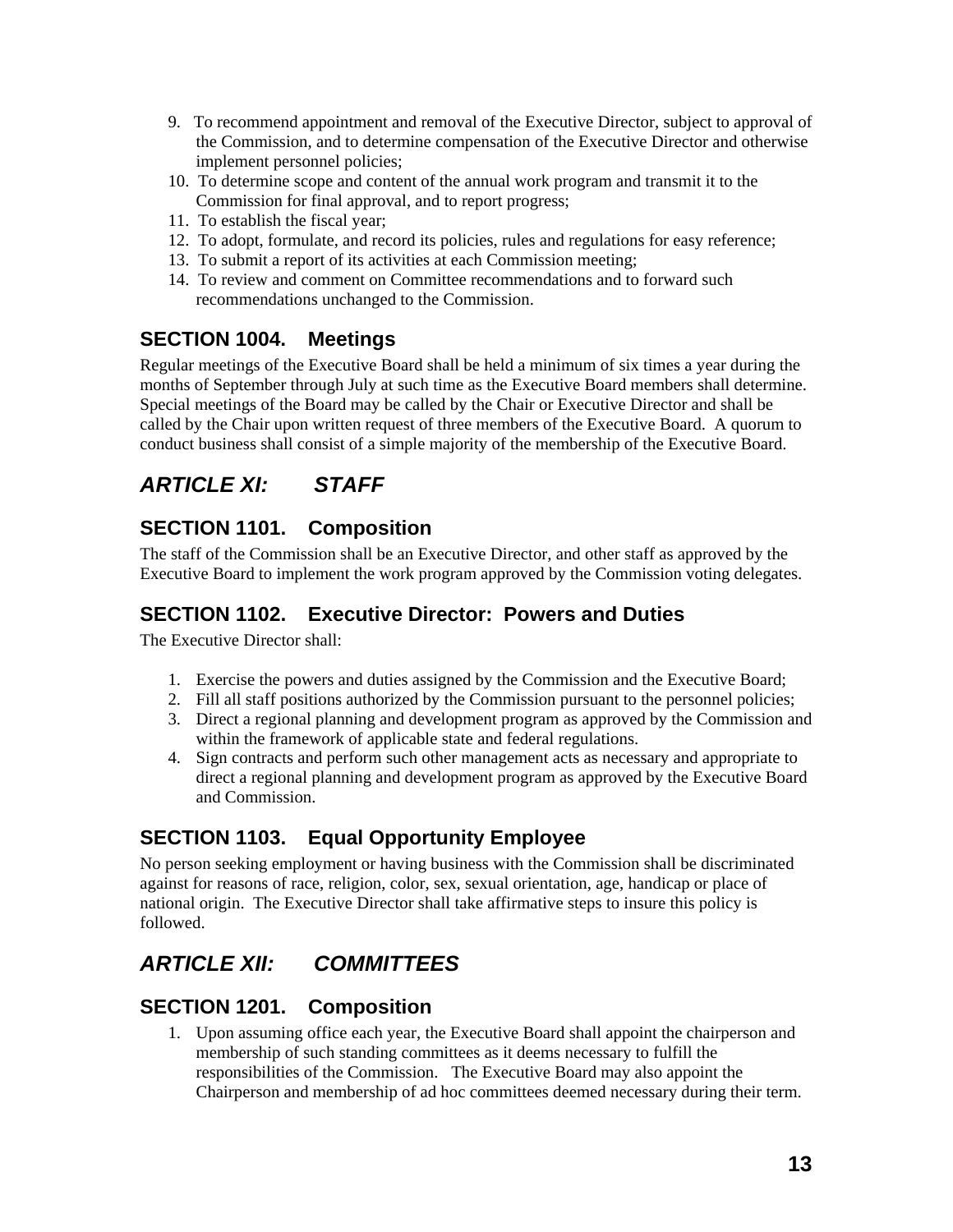- <span id="page-13-0"></span>2. Committee chair must be delegates from voting municipalities. Any person shall be eligible to serve on a committee. Voting on policy and ad hoc committees shall be limited to duly appointed delegates alternates, (even if a delegate from the same municipality is present) and Citizen Interest delegates. However, ad hoc committees structured especially to meet the requirements of a law or funding source, such as solid waste committees under Act 78, or transportation planning committees under the Federal law, as amended, are not subject to the voting rule. Municipal representatives and representatives from the Commission shall both be eligible to vote. Such committees, if possible under their enabling legislation/funding, should have a Commission delegate as chair to enable communication and coordination between
	- the Commission and ad hoc committee.
- 3. The Executive Board shall make Committee appointments from a list of the delegates. Any delegate may make requests or add recommendations to that list. The Executive Board shall review the requests, and make appointments such that balanced representation occurs within each committee.
- 4. Committee recommendations shall be submitted to the Executive Board by July 1 of each year. The Executive Board shall make its appointments by September 1 of each year.
- 5. Any committee chair may, with the approval of the Chair of the Executive Board, after consultation with the Executive Director regarding staff capacity, appoint subcommittees to conduct specific work on topics within the Committees' jurisdiction.
- 6. No committee shall consist of fewer than three members.
- 7. Vacancies on committees shall be filled using the same procedures regarding appointment to the Committee as noted above.

#### **SECTION 1202. Powers and Duties**

Committees shall have the power to gather information, prepare reports and make recommendations to the Commission through the Executive Board. No committee may take unilateral action in behalf of the Commission without approval of the voting delegates to the Commission.

#### **SECTION 1203. Standing Committee Meetings**

Quorums for committee meetings shall consist of the lesser of two members or a simple majority of committee members.

# *ARTICLE XIII: RESOLVING CONFLICTING INTERESTS*

#### **SECTION 1301. Conflicts.**

A public official must exercise his or her authority for the benefit of the public. Any delegate who has a conflict or interest shall disqualify themselves from business before the Commission by notifying the chair of the conflict and recusing themselves from any discussion of or vote on the matter subject to the conflict.

In the event a delegate is uncertain whether he or she or any other delegate has a conflict of interest in any matter, he or she may notify the Chair and request the Commission to determine whether a conflict of interest exists. The Commission shall resolve the question by a majority vote. If the Commission concludes that a delegate has a conflict the Commission shall have the right to exclude that delegate from participation, voting or taking action on the subject matter. Prior to action taken by the Commission any delegate may request that the Commission go into